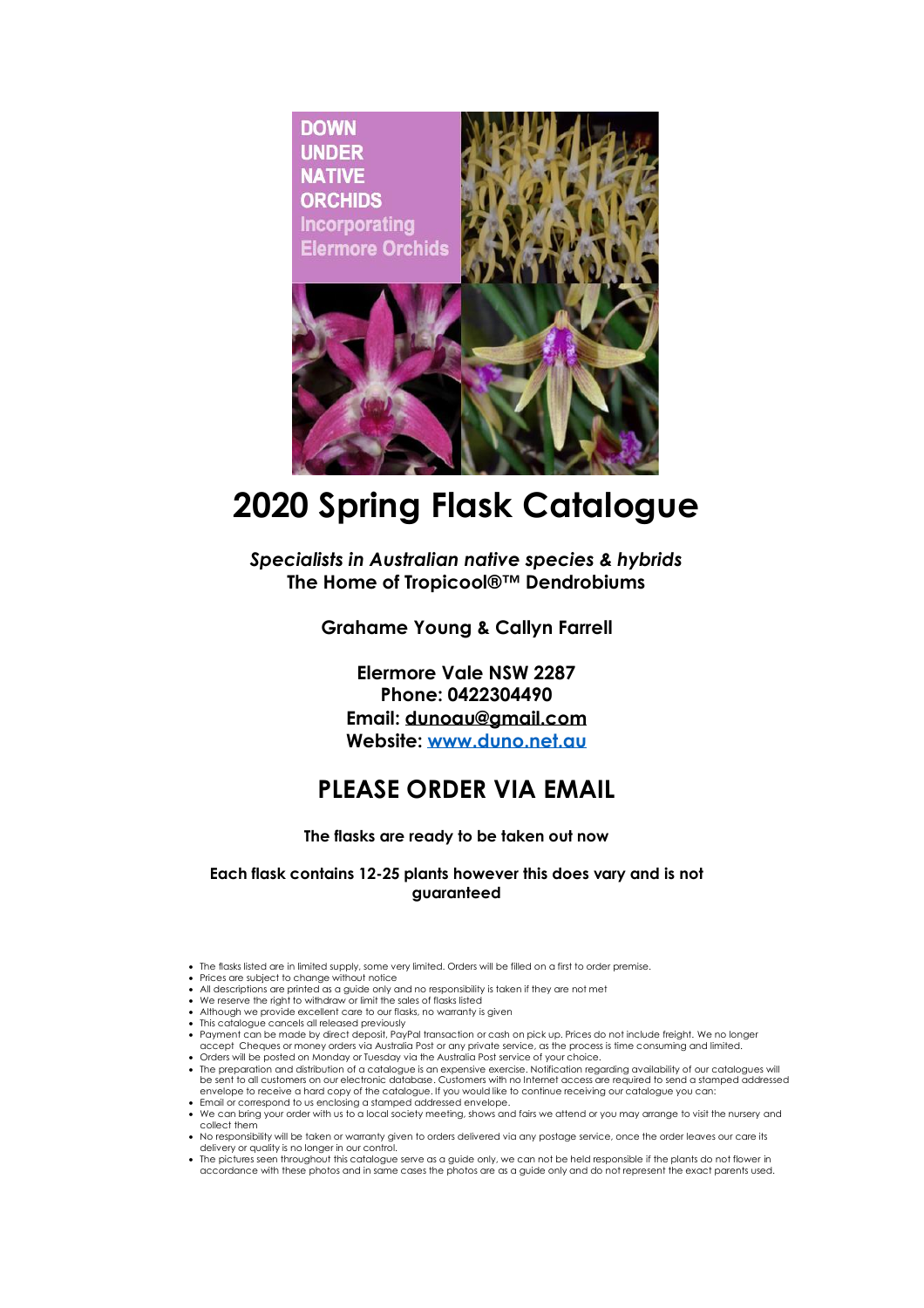| <b>CODE</b> | <b>PARENT ONE</b>            | <b>PARENT TWO</b>                                         | <b>PRICE</b> |
|-------------|------------------------------|-----------------------------------------------------------|--------------|
| 4135        | D. Tweetas 'Purple Frills'   | D. Wickersham 'Genesis'                                   | \$55         |
|             |                              |                                                           |              |
| 4132        | D. Wickersham 'Genesis'      | D. Australian Ginger 'Wow' HCC-<br><b>AD/AOC HCC/ANOS</b> | \$55         |
|             |                              |                                                           |              |
| 4129        | D. Wickersham 'Number 3'     | <b>D. Hot Coals</b>                                       | \$55         |
|             |                              |                                                           |              |
| 4130        | D. Kalon-Byrne Dimos 'Purple | D. Wickersham 'Genesis'                                   | \$55         |
|             | Lip'                         |                                                           |              |
| 4100        | D. Henk van den Berg         | D. spec. v. grand. 'Jelita'                               | \$45         |
|             |                              |                                                           |              |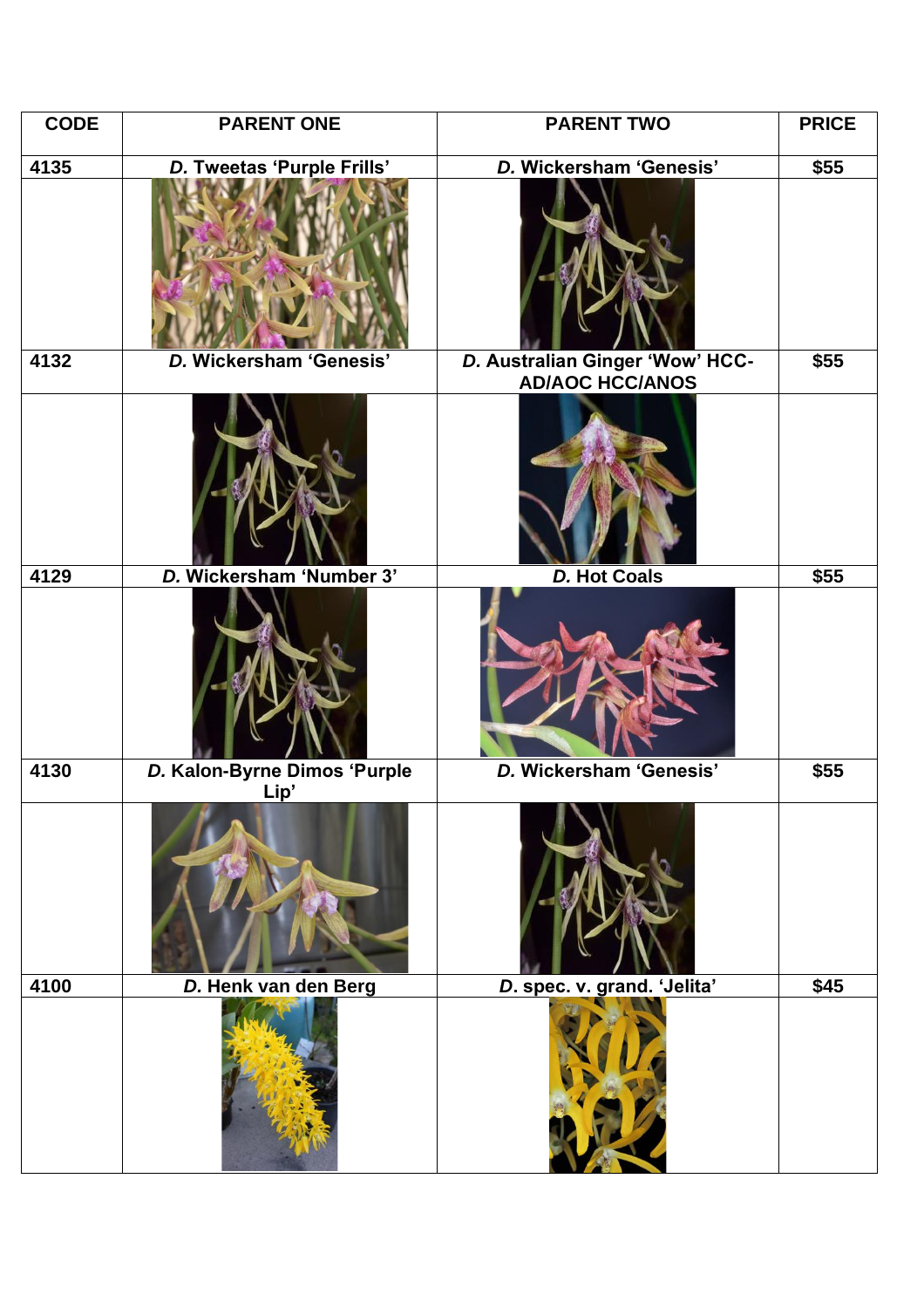| 4036 | D. Hunter Titanium =        | D. Jazz 'Louis Too' x D. Kayla 'To | \$55 |
|------|-----------------------------|------------------------------------|------|
|      |                             | the Rescue'                        |      |
|      |                             |                                    |      |
| 4026 | D. Touch of Class 'Darkest' | D. spec. v. spec. 'Windermere'     | \$45 |
|      |                             |                                    |      |
| 4033 | D. Stunning 'Very'          | <b>D. Hunter Bullion</b>           | \$45 |
|      |                             |                                    |      |
| 4045 | D. Burgundy Bride 'Dell'    | D. Kavla 'Best'                    | \$55 |
|      |                             |                                    |      |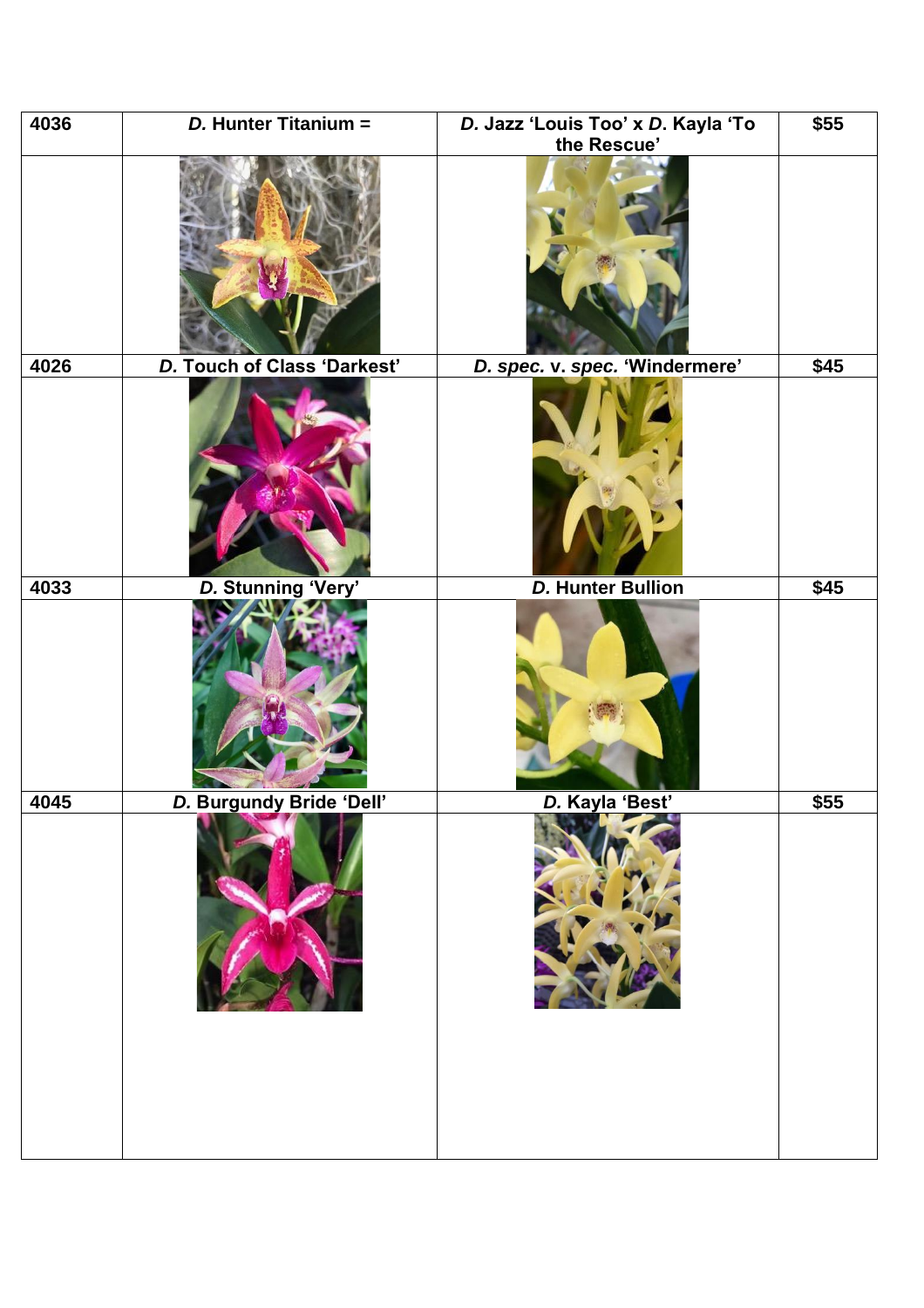| 4015 | D. Wickersham               | D. Australian Ginger 'Wow' HCC-<br><b>AD/AOC HCC/ANOS</b> | \$55 |
|------|-----------------------------|-----------------------------------------------------------|------|
|      |                             |                                                           |      |
| 4016 | D. Grumpy Lady 'Purple Lip' | D. Wickersham                                             | \$55 |
|      |                             |                                                           |      |
| 4048 | D. Wickersham               | D. Kalon-Byrne Dimos                                      | \$55 |
|      |                             |                                                           |      |
| 4049 | D. Tweetas 'Purple Frills'  | D. Wickersham                                             | \$55 |
|      |                             |                                                           |      |
| 4087 | <b>D. Gundy Sun</b>         | D. Australian Goldrush                                    | \$45 |
|      |                             |                                                           |      |